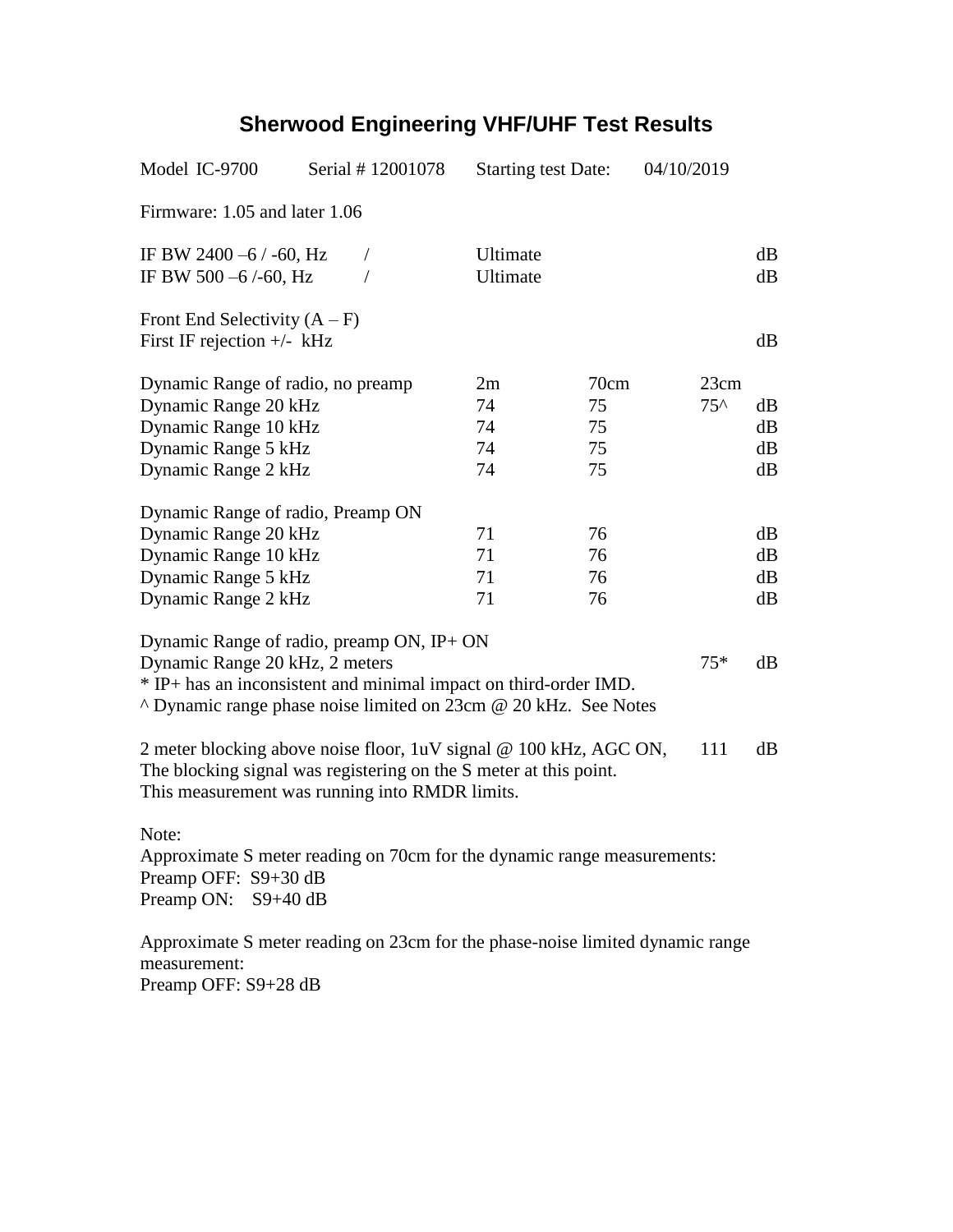2 Meter reciprocal Mixing Dynamic Range (RMDR), Preamp OFF Spacing kHz

| 2.5 | 95  | dВ |
|-----|-----|----|
| 5   | 100 | dВ |
| 10  | 103 | dВ |
| 20  | 106 | dB |
| 30  | 108 | dB |
| 40  | 109 | dB |
| 50  | 111 | dB |
| 100 | 114 | dB |
| 200 | 116 | dB |
| 300 | 116 | dB |
| 400 | 114 | dB |
| 500 | 111 | dВ |
|     |     |    |

| Phase noise (normalized) at 2.5 kHz spacing:     | 122 | dBc/Hz       |     |
|--------------------------------------------------|-----|--------------|-----|
| Phase noise (normalized) at 5 kHz spacing:       | 127 | dBc/Hz       |     |
| Phase noise (normalized) at 10 kHz spacing:      | 130 | dBc/Hz       |     |
| Phase noise (normalized) at 20 kHz spacing:      | 133 | dBc/Hz       |     |
| Phase noise (normalized) at 30 kHz spacing:      | 135 | dBc/Hz       |     |
| Phase noise (normalized) at 40 kHz spacing:      | 136 | dBc/Hz       |     |
| Phase noise (normalized) at 50 kHz spacing:      | 138 | dBc/Hz       |     |
| Phase noise (normalized) at 100 kHz spacing:     | 141 | dBc/Hz       |     |
| Phase noise (normalized) at 200 kHz spacing:     | 143 | dBc/Hz       |     |
| Phase noise (normalized) at 300 kHz spacing:     | 143 | dBc/Hz       |     |
| Phase noise (normalized) at 400 kHz spacing:     | 141 | dBc/Hz       |     |
| Phase noise (normalized) at 500 kHz spacing:     | 138 | dBc/Hz       |     |
| Noise floor, 2.4 kHz, 144.2 MHz, no preamp       |     | $-126$       | dBm |
| Noise floor, 2.4 kHz, 144.2 MHz, no preamp, IP+  |     | $-125$       | dBm |
| Noise floor, 2.4 kHz, 144.2 MHz, Preamp ON       |     | $-139$       | dBm |
| Noise floor, 2.4 kHz, 144.2 MHz, Preamp ON, IP+  |     | $-137$       | dBm |
| Sensitivity SSB, 144.2 MHz, no preamp            |     | 0.35         | uV  |
| Sensitivity SSB, 144.2 MHz, no preamp, IP+       |     | 0.35         | uV  |
| Sensitivity SSB, 144.2 MHz, Preamp ON            |     | 0.082        | uV  |
| Sensitivity SSB, 144.2 MHz, Preamp ON, IP+       |     | 0.10         | uV  |
| Noise floor, 500 Hz, 144.2 MHz, no preamp        |     | $-131.5$ dBm |     |
| Noise floor, 500 Hz, 144.2 MHz, no preamp, $IP+$ |     | $-131$       | dBm |
| Noise floor, 500 Hz, 144.2 MHz, Preamp ON        |     | $-145$       | dBm |
| Noise floor, 500 Hz, 144.2 MHz, Preamp ON, IP+   |     | $-143$       | dBm |
|                                                  |     |              |     |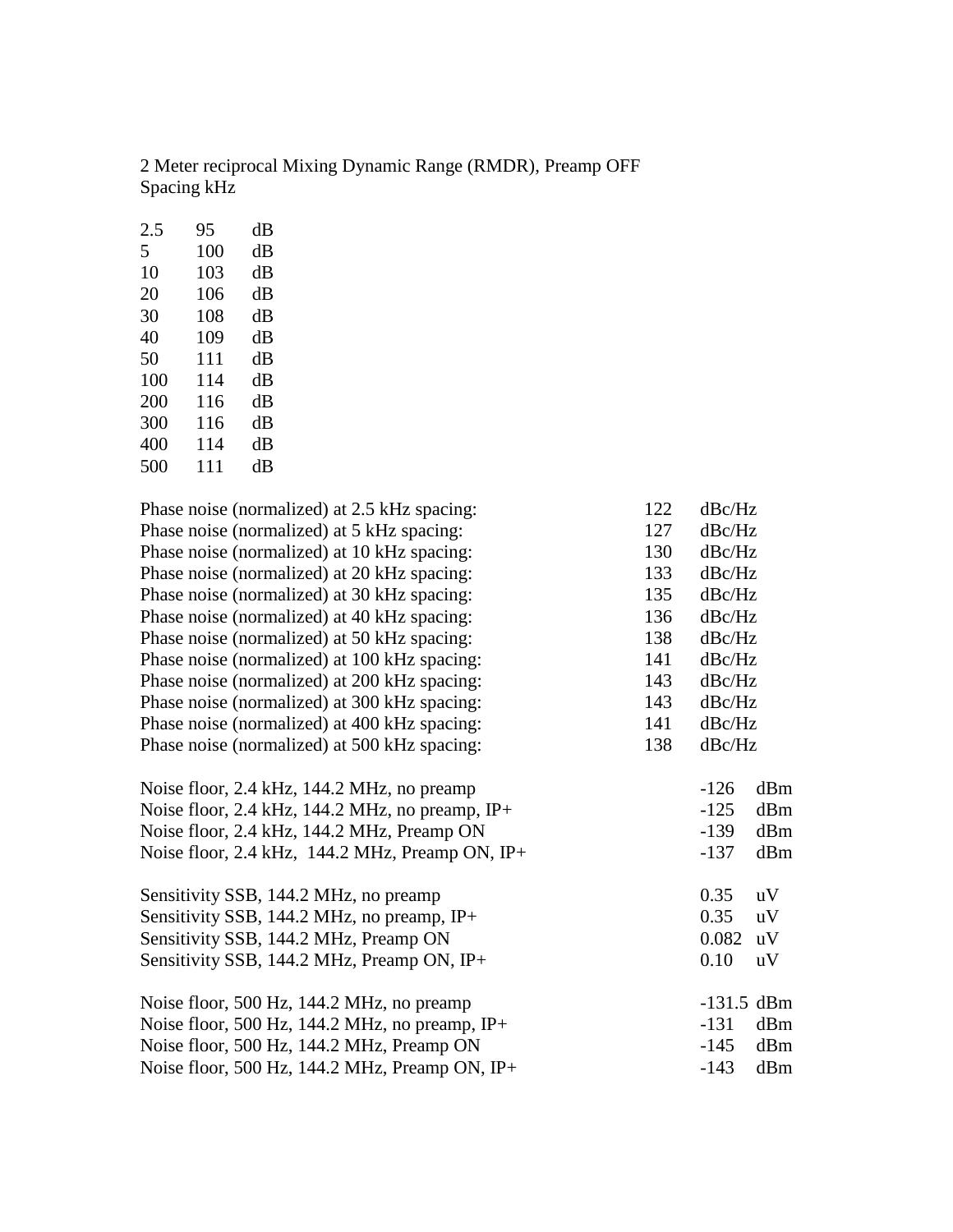| Noise floor, SSB, 433 MHz, no preamp                         |         |     | $-127$     | dBm |
|--------------------------------------------------------------|---------|-----|------------|-----|
| Noise floor, SSB, 433 MHz, Preamp ON                         |         |     | $-137$     | dBm |
| Sensitivity, SSB, 433 MHz, no preamp                         |         |     | 0.3        | uV  |
| Sensitivity, SSB, 433 MHz, Preamp ON                         |         |     | 0.1        | uV  |
| Noise floor, 500 Hz, 433 MHz, no preamp                      |         |     | $-132$     | dBm |
| Noise floor, 500 Hz, 433 MHz, Preamp ON                      |         |     | $-144$     | dBm |
| Noise floor, SSB, 1240 MHz, no preamp                        |         |     | $-133$     | dBm |
| Noise floor, SSB, 1240 MHz, Preamp ON                        |         |     | $-138$     | dBm |
| Sensitivity, SSB, 1240 MHz, no preamp                        |         |     | 0.14       | uV  |
| Sensitivity, SSB, 1240 MHz, Preamp ON                        |         |     | 0.09       | uF  |
| Noise floor, 500 Hz, 1240 MHz, no preamp                     |         |     | $-138$ dBm |     |
| Noise floor, 500 Hz, 1240 MHz, Preamp ON                     |         |     | $-144$ dBm |     |
| Signal for S9, no preamp, 2 meters                           |         |     | 15         | uV  |
| Signal for S9, Preamp ON, 2meters                            |         |     | 3.8        | uV  |
| Gain of preamp                                               |         |     |            |     |
| Preamp 2m                                                    |         |     | 19.2#      | dB  |
| Preamp 70cm                                                  |         |     | 19.8#      | dB  |
| Preamp 23dm                                                  |         |     | 9.6#       | dB  |
| # Preamp gain determined by the difference in OVF indicator. |         |     |            |     |
| 2 meter AGC threshold at 3 dB, no preamp                     |         |     | 0.7        | uV  |
| 2 meter AGC threshold at 3 dB, Preamp ON                     |         |     | 0.18       | uV  |
| Notes:                                                       |         |     |            |     |
| OVF, 2m, preamp OFF                                          | $-8.3$  | dBm |            |     |
| OVF, 2m, preamp ON                                           | $-27.5$ | dBm |            |     |
| OVF, 70cm, preamp OFF                                        | $-10.8$ | dBm |            |     |
| OVF, 70cm, preamp ON                                         | $-30.6$ | dBm |            |     |
| OVF, 23cm, preamp OFF                                        | $-22.3$ | dBm |            |     |
| OVF, 23cm, preamp ON                                         | $-31.9$ | dBm |            |     |

Noise floor & sensitivity measured with HP 8662A and HP 8642A with good correlation.

2 meter RMDR measured with HP 8642A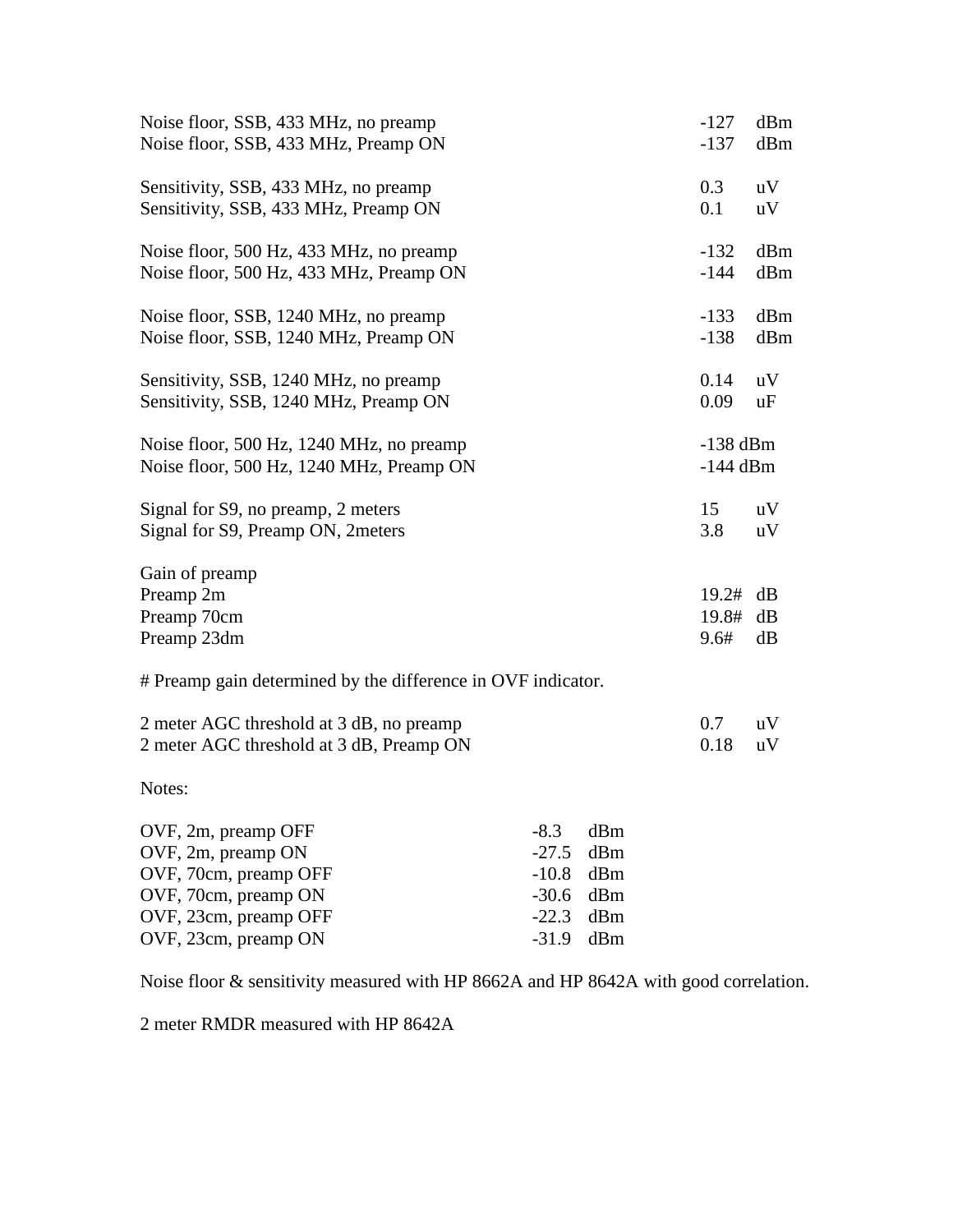Spurious responses on 2m:

I have looked for the spurs, and when I find one I swap synthesizers to be sure the spur is in the radio. The architecture of the HP 8662A and 8642A are completely different, and if a spur shows up on both, then it is in the radio. I have found three types of spurs with a test signal level of -25 dBm = S9+60 dB on 144.2 MHz. Preamp OFF. Note: The S meter just starts to flicker at -107 dBm = 1 microvolt.

Three spurs have the following characteristics: The level is just below moving the S meter, but the S meter flickers as the spur is tuned in. 144.296 MHz, 145.250 MHz & 144.104 MHz

Two spurs have the following characteristics: Weak burbling spurs that sound like a switching power supply or a voltage converter source. 144.327 MHz & 144.073 MHz

One spur has the following characteristic, weak but clean & far below S0: 144.516 MHz.

Testing with a non-even signal frequency on 144.238 MHz did not materially affect the results as to the number or level of spurs.

Frequency Stability

There are frequency stability issues with the IC-9700 that affect both CW, SSB and weak signal digital modes such as those provided by WSJT X. Frequency drift on 2 meters through 23cm has been observed causing digital decoding to be seriously degraded or impossible.

 $IP<sub>+</sub>$  is not providing any consistent improvement in third-order dynamic range that exists with the IC-7300 and IC-7610. At some test levels IP+ makes IMD worse.

At the end of this report are IFSS (Interference Free Signal Strength) input vs. third-order distortion curves. Notice there is almost no difference between  $IP+$  OFF vs.  $IP+$  ON.

Drift test summary:

The cooling fan is a major source of frequency drift in the IC-9700, affecting the TCXO master clock oscillator. While a 10 MHz accurate and stable frequency source can calibrate the TCXO, this internal clock cannot be phase locked to an external standard.

When operating on SSB on 2 meters, use of RIT of 10 or 20 Hz to compensate for drift, was required, if that level of frequency tuning error is of concern. On 70cm SSB, drift on the order of 50 Hz was definitely a problem. On SSB at the maximum 10 watt power level on the 23cm band, the cooling fan does come on if the transceiver is fully warmed up. The cooling fan always spins up on 23cm on modes other than SSB.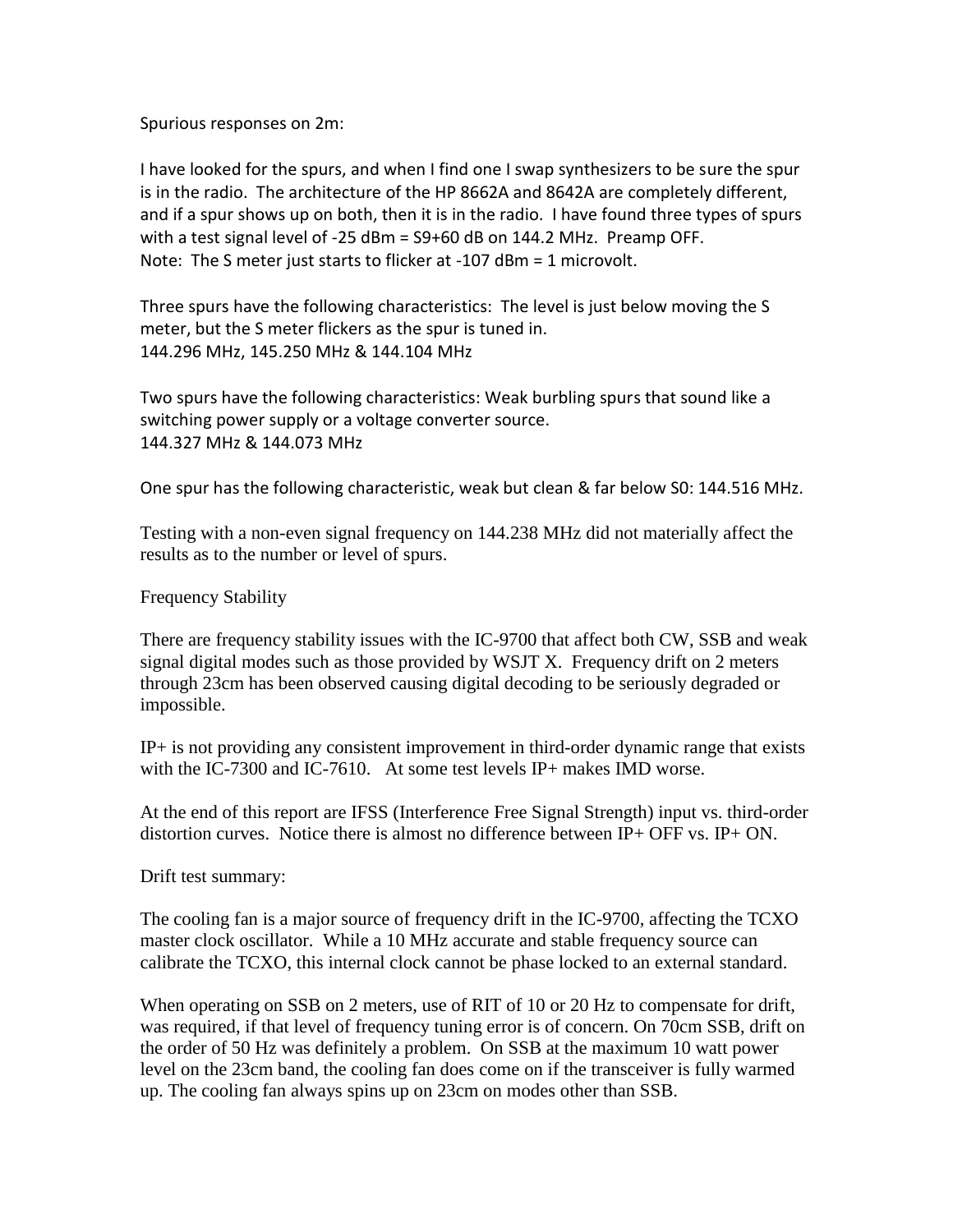Frequency drift for WSPR transmissions is even a problem on 2 meters, let alone the higher frequency bands. Other WSJT modes are also affected, such as JT65 and QRA64, for example.

Drift tests were also run key down in CW mode to simulate what might happen when running digital WSJT modes. The key-down drift on 70cm was of the same order of magnitude as the SSB drift test.

With firmware 1.06 it was observed that changing the power level when transmitting a carrier, the fan speed smoothly increased or decreased as the power level was increased or decreased, but with a short time lag.

| Column 3 is a second run, & column 4 is second run.<br>433 & 1296 MHz data |                 |              |             |              |
|----------------------------------------------------------------------------|-----------------|--------------|-------------|--------------|
| <b>Start</b>                                                               | 433.000 007 MHz | 1296.000 002 | 432.999 997 | 1295.999 989 |
| 0.5                                                                        | 433.000 020     | 1296.000 026 | 433.000 012 | 1296.000 006 |
| 1.0                                                                        | 433.000 035     | 1296.000 055 | 433.000 024 | 1296.000 044 |
| 1.5                                                                        | 433.000 050     | 1296.000 075 | 433.000 032 | 1296.000 062 |
| 2.0                                                                        | 433.000 044     | 1296.000 097 | 433.000 042 | 1296.000 084 |
| 2.5                                                                        | 433.000 019     | 1296.000 114 | 433.000 049 | 1296.000 107 |
| 3.0                                                                        | 433.000 003     | 1296.000 133 | 433.000 051 | 1296.000 127 |
| 3.5                                                                        | 432.999 998     | 1296.000 141 | 433.000 051 | 1296.000 142 |
| 4.0                                                                        | 432.999 994     | 1296.000 142 | 433.000 050 | 1296.000 137 |
| 4.5                                                                        | 432.999 993     | 1296.000 136 | 433.000 050 | 1296.000 123 |
| 5.0                                                                        | 432.999 992     | 1296.000 127 | 433.000 050 | 1296.000 100 |
| 5.5                                                                        |                 | 1296.000 117 | 433.000 050 | 1296.000 078 |
| 6.0                                                                        |                 | 1296.000 109 | 433.000 051 | 1296.000 064 |
| 6.5                                                                        |                 | 1296.000 103 | 433.000 051 | 1296.000 051 |
| 7.0                                                                        |                 | 1296.000 096 | 433.000 051 | 1296.000 039 |
| 7.5                                                                        |                 | 1296.000 092 | 433.000 051 | 1296.000 030 |
| 8.0                                                                        |                 | 1296.000 089 | 433.000 051 | 1296.000 021 |
|                                                                            |                 |              |             |              |

The two key-down drift tests on 70cm and 23cm show a significant drift consistent with the 3:1 frequency difference. Depending on the wait time between runs, maximum frequency excursing is similar, but the end frequency at 5 or 8 minutes may differ.

## Observations on 23cm

Noise floor measurements were difficult to accurately make on 23cm due to leakage from the HP 8662A synthesizer and limitations in shielding of the radio and possibly commonmode pickup by the radio. Commercial double-shielded coax with N connectors were used, along with a 30 dB Narda 150-watt attenuator. Absolute errors could be on the order of a few dB.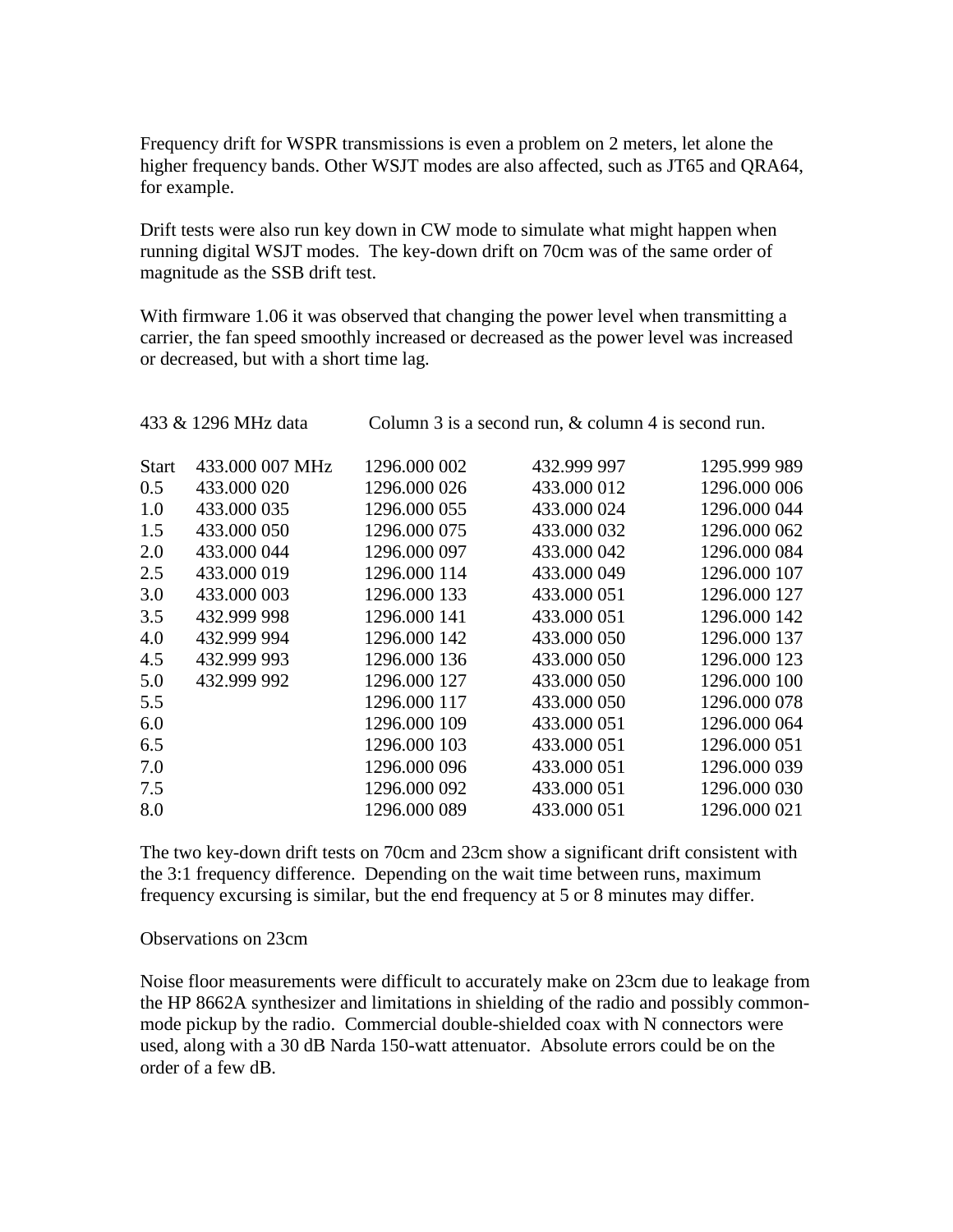The receiver is phase noise limited at times on 23cm. At times the  $5<sup>th</sup>$  order IMD was stronger than the  $3^{rd}$  order IMD. The  $3^{rd}$  order IMD could increase or decrease if the two test signals were imbalanced by a few dB.

From a dynamic range standpoint, it is likely that phase noise will dominate over the intermodulation product. The level of phase noise only degrades a few dB at spacing closer than 20 kHz.

The test signals that produced the phase-noise limited measurement were on the order of -63 dBm. The S meter reading for the two test signals for at above -63 dBm level were S9+28 dB.

When measuring OVF at 100 kHz offset on 23cm, phase noise was reading upscale on the S meter as follows:

Preamp OFF, S meter read S6 Preamp ON, S meter read S4

IFSS curves